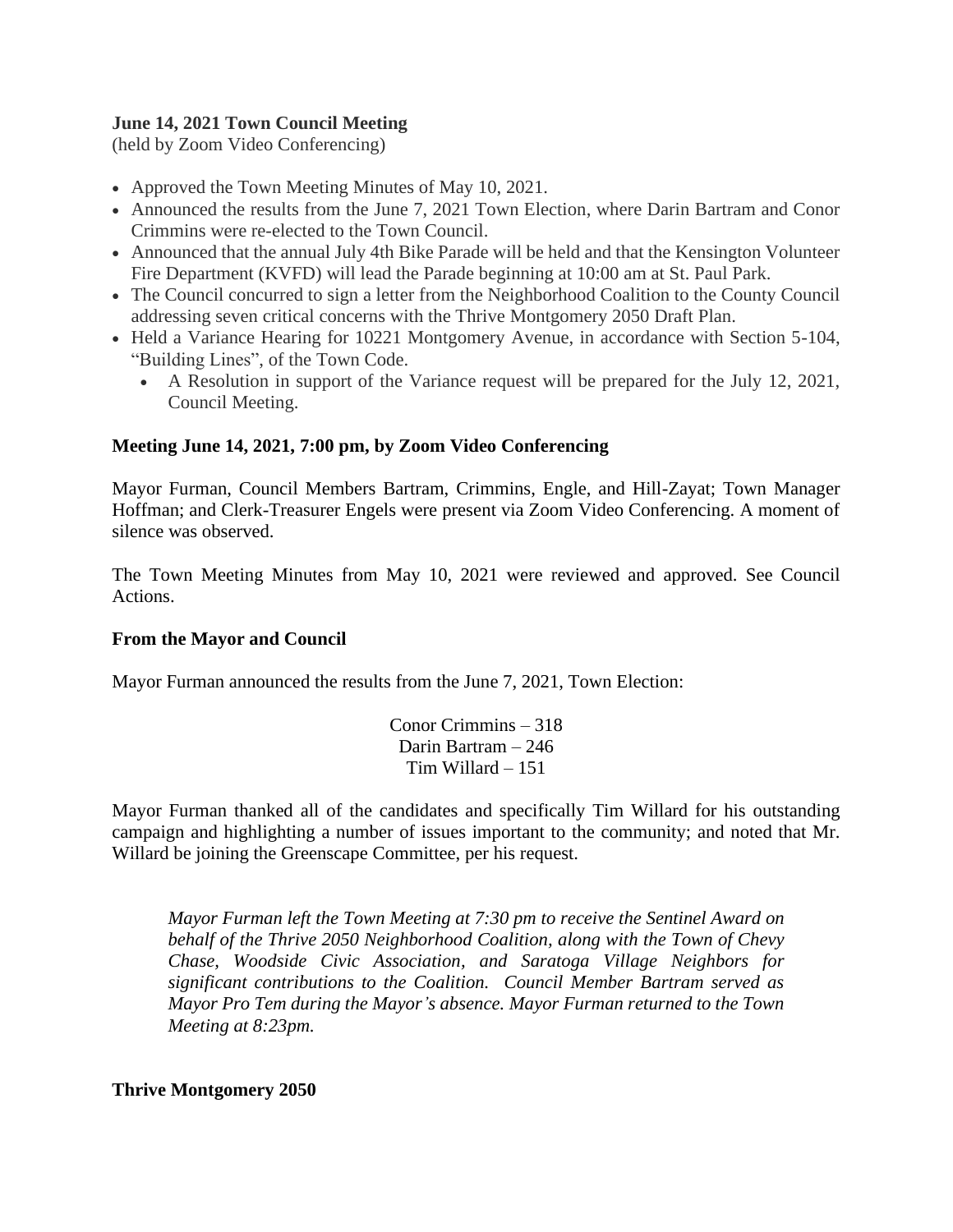Council Member Crimmins presented a draft letter from the Neighborhood Coalition to the County Council addressing seven critical areas of concern with the Thrive Montgomery 2050 plan; and noted that the Town will also be providing testimony at the June 29 Hearing.

Joe Campbell suggested that the core concerns of Kensington be given more emphasis within the letter and requested clarification on the MARC station not being treated as a Metro station.

The Council clarified that a zoning text amendment could be adopted by the County Council that would allow communities within one-half mile of a MARC station to be under the same development standards as communities within one-half mile of a Metro station; and it is important that Thrive Montgomery 2050 clearly differentiates between the two public transportation options.

Council Member Bartram suggested a separate letter could be sent from communities with MARC stations to focus on the differences between MARC and Metro, and specifically the limitations of MARC.

# **10221 Montgomery Avenue Variance Hearing**

A Variance Hearing was held for a 3-foot side yard encroachment into the 10-foot side yard requirement at 10221 Montgomery Avenue for an entirely below-grade 1,016 square foot addition to the main house. The addition is to increase the usefulness of the existing garage and basement. Lauren Clark, the Architect, and the property owner, Bruce Caswell, were present to present the proposed project and answer any questions.

Cindy Tracy, an adjacent property owner, stated that she appreciates past mitigation efforts with respect to storm water drainage; however, she was concerned about the subterrain displacement of water; and questioned additional remedies that will be included.

Beth Pierce, an adjacent property owner, also noted concerns with respect to storm water from significant ground displacement and requested assurance that the architect and contractor will mitigate drainage problems so neighboring properties will not see an increase of water runoff.

Bruce Caswell stated that the project will not change the aesthetics of the property with the exception of the improvements to the garage, as there will be no additional impermeable surface; noted that past rain events have overwhelmed the storm drains and the Town has increased capacity of the existing storm drains in the vicinity and also reconfigured the driveway aprons to mitigate water from entering the property; and noted that he understands his neighbor's concerns and has added drywells and will reevaluate if additional drywells will be necessary following an engineering review.

Council Member Crimmins questioned the discharge location of the sump pump.

Mr. Caswell and Ms. Clark stated the civil engineer will be consulted for the final strategy for the sump pump discharge.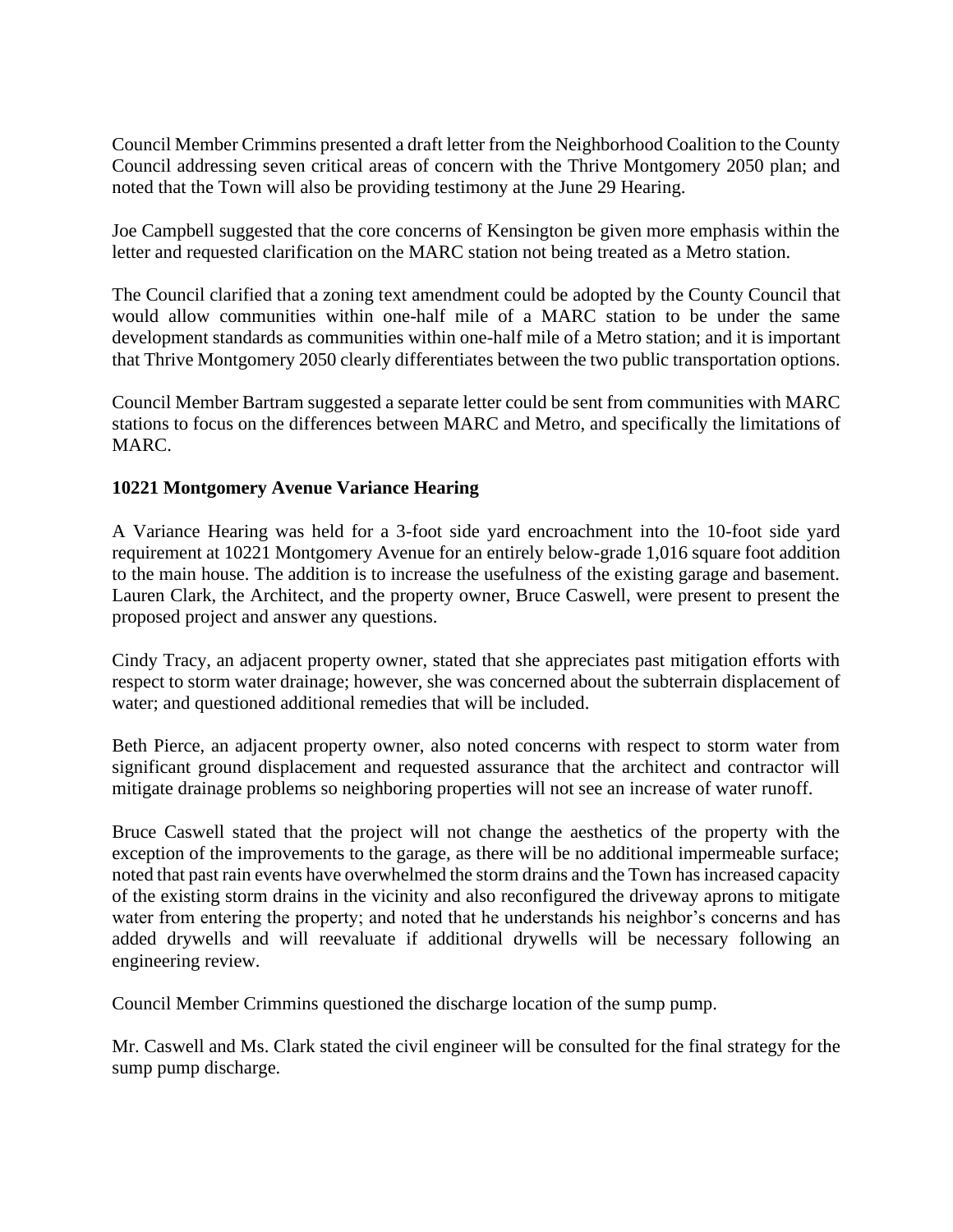Council Member Engle noted the importance of a holistic approach for adjacent properties and mitigating measures, which could be a condition to make sure downstream impacts are considered.

Council Member Bartram supported the variance as the proposed construction protects and does not disturb existing green space and the openness between houses, which is a condition of the variance**.**

The Council concurred moving forward with a resolution supporting the variance at the July meeting.

Council Member Engle reported that Compost Crew will be joining the Farmers Market once a month to help educate and sign-up Residents for composting; the Town will also work with Compost Crew to install a composting bin at the Train Station for community use; noted that the Montgomery County Department of Transportation (MCDOT), along with the Council of Governments (COG), are moving forward with the Transportation Land Use Connection (TLC) proposal following the awarding of the grant earlier in the year; the Town will have to support the final proposal and the PBASWG is encouraging public engagement; and noted that the PBASWG has also discussed developing a streetscape design package for developers on potential projects.

Council Member Crimmins stated that the County is working on the proposed agreement for the sale of the Warner Mansion and Carriage House to Washington Landmark Construction and is expected to be completed by the end of June; attended a storm water summit hosted by Delegate Carr, which focused on mitigation strategies attributed to Knowles and Summit Avenue; noted the proposed Kensington Crossing (10619 Connecticut Avenue) held a community meeting, as required by Montgomery Planning; and thanked the Town for helping with Kensington Parkwood's  $5<sup>th</sup>$  Grade end of year picnic and party.

Council Member Bartram stated that he appreciated the support from the Residents to serve another term and will be addressing accessory dwelling units, setback concerns, and continued traffic issues during the term.

## **From the Town Manager and Staff**

Council Member Engle stated that he, along with Council Member Hill-Zayat and Town Manager Hoffman, met with Pepco engineer Barbara Gonzales and identified possible sites for Level 2 electric charging stations, which includes Town Hall and the Kensington Train Station.

Ms. Gonzales was present and answered questions and noted that Pepco will be providing the infrastructure and costs associated with the charging stations and the Town will be granting use of the property.

The Council discussed the sites and concurred that St. Paul Park was not an optimal site due to the limited spaces and parking restrictions. A resolution will be prepared for the July Town Meeting granting use of the Town Hall and Kensington Train Station parking lots for charging stations.